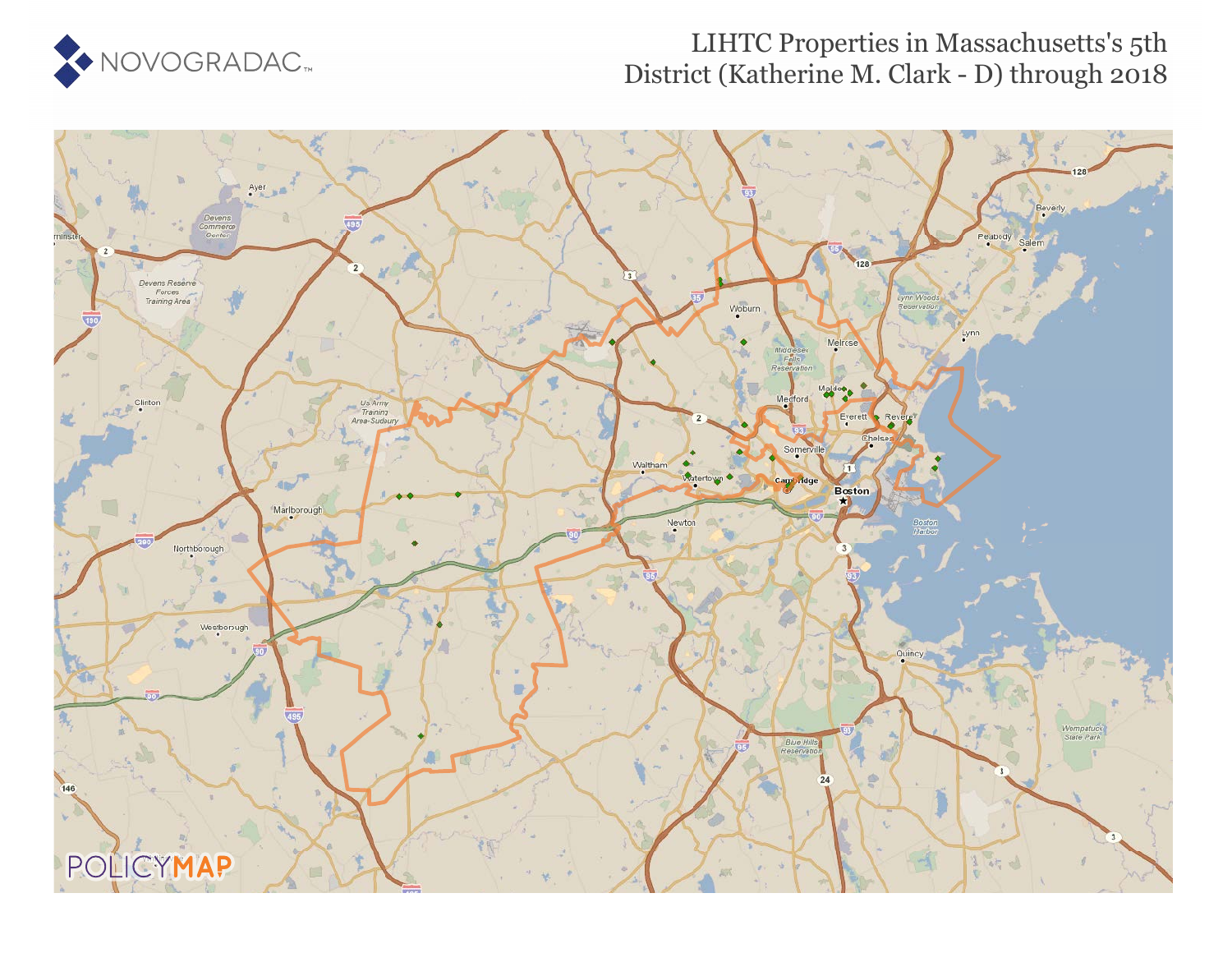## LIHTC Properties in Massachusetts's 5th District Through 2018

| <b>Project Name</b>               | <b>Address</b>                       | <b>City</b>                    | <b>State</b> | <b>Zip Code</b> | Nonprofit<br><b>Sponsor</b> | <b>Allocation</b><br><b>Year</b> | <b>Annual</b><br><b>Allocated</b><br><b>Amount</b> | <b>Year Placed</b><br>in Service | <b>Construction Type</b>  | <b>Total</b><br><b>Units</b> | Low<br><b>Income</b><br><b>Units</b> | <b>Rent or</b><br><b>Income</b><br><b>Ceiling</b> | <b>Credit</b><br>Percentage Bond         | Tax-<br><b>Exempt</b> | <b>HUD Multi-</b><br>Family<br><b>Financing/Rental</b><br><b>Assistance</b> |
|-----------------------------------|--------------------------------------|--------------------------------|--------------|-----------------|-----------------------------|----------------------------------|----------------------------------------------------|----------------------------------|---------------------------|------------------------------|--------------------------------------|---------------------------------------------------|------------------------------------------|-----------------------|-----------------------------------------------------------------------------|
| TEMPLE PLACE                      | 5 TEMPLE<br>$\tt STREF$              | $\mathop{\mathtt{CAMBRIDGE}}$  | MA           | 2139            | Yes                         | 2015                             | \$799,250                                          | 2016                             | Not Indicated             | 41                           | 41                                   | 60% AMGI                                          | 70 % present No<br>value                 |                       | No                                                                          |
| 189 BROADWAY                      | 1 BEACH<br><b>STREET</b>             | $\ensuremath{\mathsf{REVERE}}$ | MA           | 2151            | Yes                         | 2016                             | \$849,835                                          | 2017                             | New Construction          | 39                           | $39\,$                               | 60% AMGI                                          | 70 % present<br>value                    |                       | $\mathbf{N}\mathbf{o}$                                                      |
| 525 BEACH                         | 525 BEACH ST                         | REVERE                         | MA           | 2151            |                             | 2012                             | \$0                                                | Insufficient<br>Data             | Not Indicated             | $30\,$                       | $\bf{0}$                             |                                                   | Not<br>Indicated                         |                       |                                                                             |
| DALRYMPLE SCHOOL<br>LP            | <b>46 GROVERS</b><br>AVE             | <b>WINTHROP</b>                | MA           | $2152\,$        |                             | Insufficient<br>Data             | $\boldsymbol{\mathsf{S}}\boldsymbol{\mathsf{0}}$   | Insufficient<br>Data             | Not Indicated             | 27                           | $\bf{0}$                             |                                                   | Not<br>Indicated                         |                       |                                                                             |
| JACKSON GARDENS                   | <b>JACKSON</b><br><b>GARDENS</b>     | CAMBRIDGE                      | MA           | 2139            |                             | Insufficient<br>Data             | $\$0$                                              | Insufficient<br>Data             | Not Indicated             | 45                           | $\bf{0}$                             |                                                   | Not<br>Indicated                         |                       |                                                                             |
| PRI LONGFELLOW<br><b>GLEN LLC</b> | 655 BOSTON<br>POST RD                | <b>SUDBURY</b>                 | MA           | 1776            |                             | Insufficient<br>Data             | $\boldsymbol{\mathsf{S}}\boldsymbol{\mathsf{0}}$   | Insufficient<br>Data             | Not Indicated             | 120                          | $\bf{0}$                             |                                                   | Not<br>Indicated                         |                       |                                                                             |
| PRI NOONAN GLEN<br>${\rm LLC}$    | 75 HEMINGWAY WINCHESTER<br><b>ST</b> |                                | MA           | 1890            |                             | Insufficient<br>Data             | \$0                                                | Insufficient<br>Data             | Not Indicated             | 18                           | $\bf{0}$                             |                                                   | Not<br>Indicated                         |                       |                                                                             |
| <b>SALEM TOWERS</b>               | 280 SALEM ST MALDEN                  |                                | MA           | 2148            |                             | Insufficient<br>Data             | $\$0$                                              | Insufficient<br>Data             | Not Indicated             | 79                           | $\bf{0}$                             |                                                   | Not<br>Indicated                         |                       |                                                                             |
| THE COOLIDGE AT<br><b>SUDBURY</b> | 189 BOSTON<br>POST RD                | <b>SUDBURY</b>                 | MA           | 1776            |                             | 2012                             | \$0                                                | Insufficient<br>Data             | Not Indicated             | 64                           | $\bf{0}$                             |                                                   | Not<br>Indicated                         |                       |                                                                             |
| <b>MAPLEWOOD PLACE</b>            | 305 BROADWAY MALDEN                  |                                | MA           | 2148            | $\mathbf{No}$               | 1997                             | \$0                                                | 1998                             | Acquisition and Rehab 98  |                              | 20                                   | 50% AMGI                                          | $30\,\%$ present $\,$ Yes value          |                       |                                                                             |
| ORCHARD HILL AT<br><b>SUDBURY</b> | 761 BOSTON<br>POST RD                | <b>SUDBURY</b>                 | MA           | 1776            | No                          | 1998                             | \$0                                                | 1999                             | <b>New Construction</b>   | 45                           | 9                                    | 50% AMGI                                          | $30\,\%$ present $\,$ Yes value          |                       |                                                                             |
| <b>BOWDOIN APTS</b>               | 18 BOWDOIN ST MALDEN                 |                                | MA           | 2148            | $\mathbf {No}$              | 2004                             | \$698,500                                          | 2006                             | Acquisition and Rehab 226 |                              | 190                                  | 60% AMGI                                          | $30\,\%$ present $\,$ $\rm Yes$<br>value |                       |                                                                             |
| IRVING SQUARE APTS 75 IRVING ST   |                                      | FRAMINGHAM                     | MA           | 1702            |                             | Insufficient<br>Data             | \$0                                                | Insufficient<br>Data             | Not Indicated             | 46                           | 46                                   | 60% AMGI                                          | Not<br>Indicated                         |                       |                                                                             |

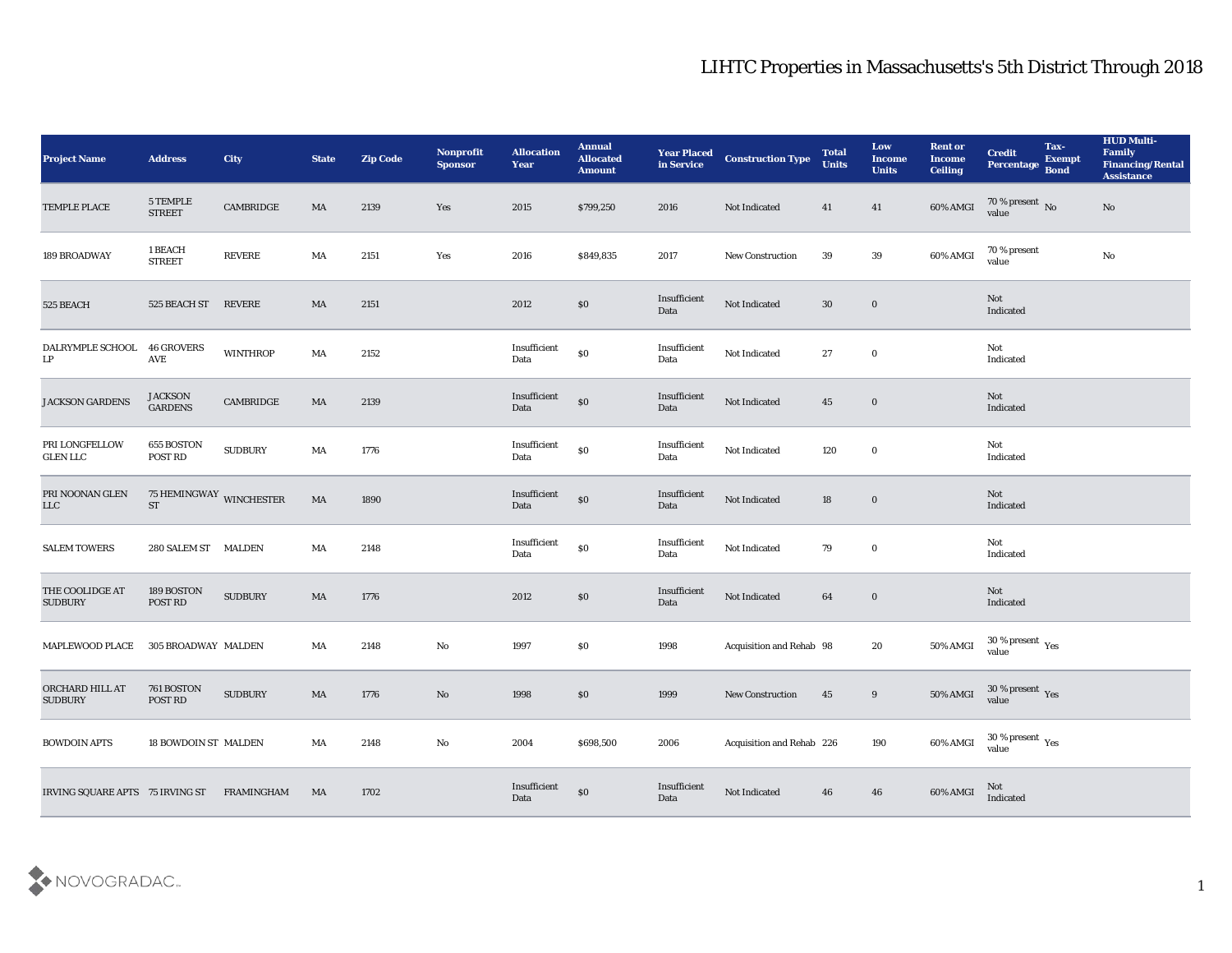## LIHTC Properties in Massachusetts's 5th District Through 2018

| Project Name                                   | <b>Address</b>                                      | <b>City</b>                                         | <b>State</b> | <b>Zip Code</b> | Nonprofit<br><b>Sponsor</b> | <b>Allocation</b><br><b>Year</b> | <b>Annual</b><br><b>Allocated</b><br><b>Amount</b> | <b>Year Placed</b><br>in Service | <b>Construction Type</b>        | <b>Total</b><br><b>Units</b> | Low<br><b>Income</b><br><b>Units</b> | <b>Rent or</b><br><b>Income</b><br><b>Ceiling</b> | <b>Credit</b><br>Percentage                | Tax-<br><b>Exempt</b><br><b>Bond</b> | <b>HUD Multi-</b><br>Family<br><b>Financing/Rental</b><br><b>Assistance</b> |
|------------------------------------------------|-----------------------------------------------------|-----------------------------------------------------|--------------|-----------------|-----------------------------|----------------------------------|----------------------------------------------------|----------------------------------|---------------------------------|------------------------------|--------------------------------------|---------------------------------------------------|--------------------------------------------|--------------------------------------|-----------------------------------------------------------------------------|
| PROSPECT HOUSE                                 | $420$ RESERVOIR $\,$ REVERE<br>$\operatorname{AVE}$ |                                                     | MA           | 2151            |                             | Insufficient<br>Data             | $\$0$                                              | Insufficient<br>Data             | Not Indicated                   | 110                          | 78                                   | 60% AMGI                                          | Not<br>Indicated                           |                                      |                                                                             |
| COOLIDGE SCHOOL<br><b>APTS</b>                 | 319 ARLINGTON WATERTOWN<br><b>ST</b>                |                                                     | MA           | 2472            |                             | Insufficient<br>Data             | $\$0$                                              | Insufficient<br>Data             | Not Indicated                   | 38                           | 15                                   | 50% AMGI                                          | Not<br>Indicated                           |                                      |                                                                             |
| KATAHDIN WOODS                                 | <b>11 KATAHDIN</b><br>DR                            | <b>LEXINGTON</b>                                    | MA           | 2421            |                             | 1988                             | \$0                                                | 1988                             | New Construction                | 102                          | 26                                   |                                                   | Not<br>Indicated                           | No                                   |                                                                             |
| KIMBALL COURT I                                | 24 PEARL ST                                         | <b>WOBURN</b>                                       | MA           | 1801            |                             | 1987                             | \$0                                                | 1988                             | <b>New Construction</b>         | 184                          | 46                                   |                                                   | Not<br>Indicated                           | Yes                                  |                                                                             |
| PLEASANT PLAZA                                 | $36$ DARTMOUTH $_{\rm MALDEN}$<br><b>ST</b>         |                                                     | MA           | 2148            |                             | 1988                             | \$0                                                | 1989                             | New Construction                | 125                          | 25                                   |                                                   | Not<br>Indicated                           | Yes                                  |                                                                             |
| KIMBALL COURT III                              | 5 KIMBALL CT WOBURN                                 |                                                     | MA           | 1801            |                             | 1988                             | \$0                                                | 1990                             | <b>New Construction</b>         | 167                          | 34                                   |                                                   | Not<br>Indicated                           | Yes                                  |                                                                             |
| <b>BROADWAY TOWER</b>                          | 250 BROADWAY REVERE                                 |                                                     | MA           | 2151            |                             | 1991                             | \$0                                                | 1991                             | Acquisition and Rehab 95        |                              | 59                                   | 60% AMGI                                          | Not<br>Indicated                           | No                                   |                                                                             |
| <b>CAMBRIDGE YMCA</b>                          | 820<br>MASSACHUSET CAMBRIDGE<br>TS AVE              |                                                     | MA           | 2139            |                             | 1991                             | $\$0$                                              | 1993                             | Not Indicated                   | 136                          | 136                                  |                                                   | <b>Not</b><br>Indicated                    | No                                   |                                                                             |
| <b>NEVILLE PLACE</b><br><b>ASSISTED LIVING</b> | 650 CONCORD<br>AVE                                  | CAMBRIDGE                                           | MA           | 2138            | Yes                         | 1999                             | \$0                                                | 2001                             | <b>Acquisition and Rehab 71</b> |                              | 39                                   | 60% AMGI                                          | $70\,\%$ present $\,$ No value             |                                      |                                                                             |
| <b>BRIGHAM HOUSE</b>                           | 341 MOUNT<br><b>AUBURN ST</b>                       | <b>WATERTOWN</b>                                    | MA           | 2472            | No                          | 2001                             | \$0                                                | 2003                             | Acquisition and Rehab 62        |                              | 43                                   | 60% AMGI                                          | $70$ % present $\,$ No value               |                                      |                                                                             |
| <b>CROSS STREET</b><br><b>HOUSING</b>          | 354 CROSS ST                                        | MALDEN                                              | MA           | 2148            | Yes                         | 2002                             | \$0                                                | 2005                             | <b>New Construction</b>         | 19                           | $\bf{0}$                             | 50% AMGI                                          | 70 % present $_{\rm Yes}$<br>value         |                                      |                                                                             |
| LANCASTER STREET<br><b>APTS</b>                | <b>8 LANCASTER</b><br>ST                            | $\begin{array}{lll} \textbf{CAMBRIDGE} \end{array}$ | MA           | 2140            | $\mathbf{Yes}$              | 2003                             | \$0                                                | 2005                             | Acquisition and Rehab 65        |                              | 55                                   | 60% AMGI                                          | Both $30\%$<br>and $70\%$<br>present value | Yes                                  |                                                                             |
| <b>DOUGLAS HOUSE</b>                           | 7 OAKLAND ST LEXINGTON                              |                                                     | MA           | 2420            | $\rm\, No$                  | 2007                             | \$178,628                                          | 2008                             | Acquisition and Rehab 15        |                              | 11                                   | 60% AMGI                                          | 70 % present<br>value                      |                                      |                                                                             |

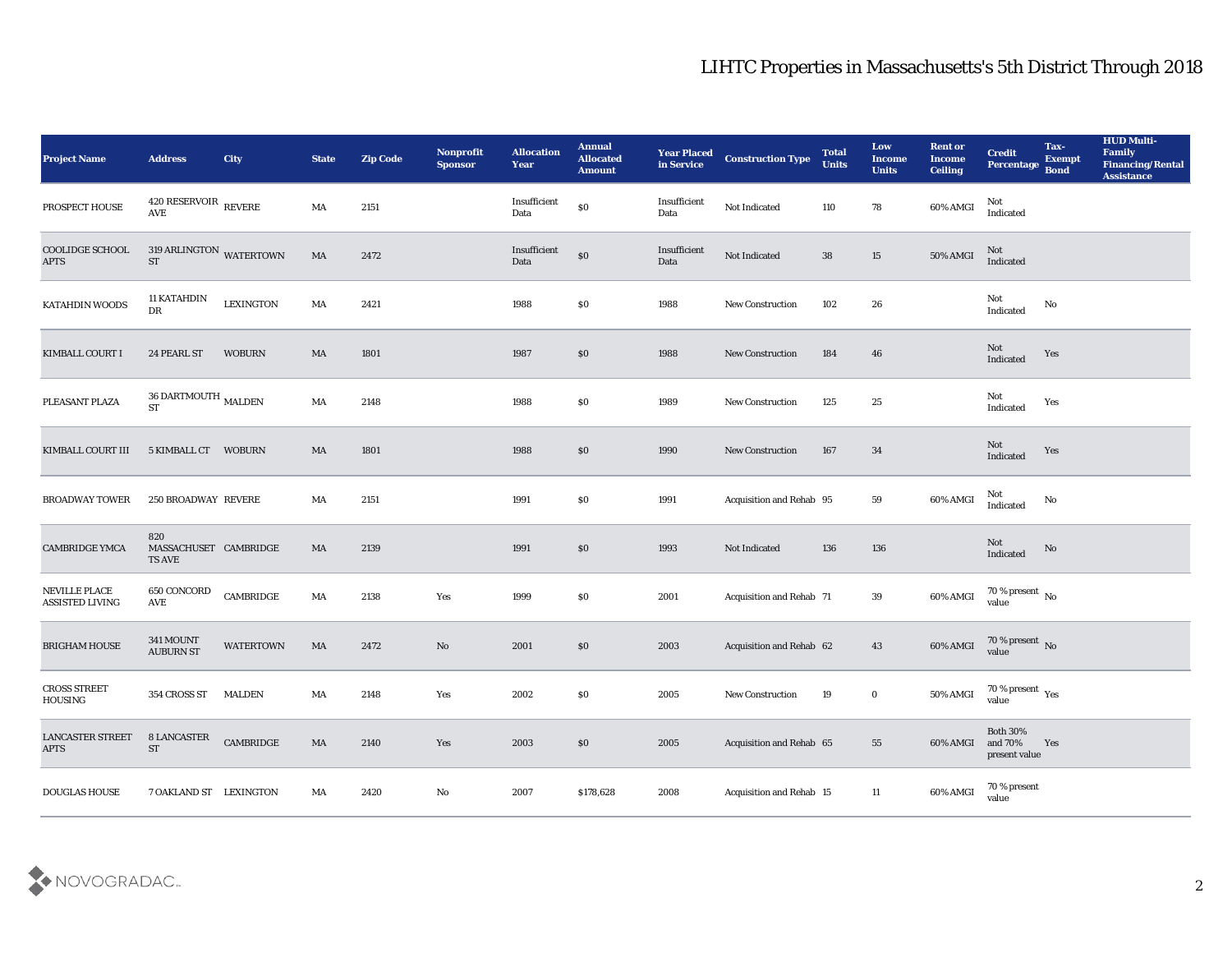| <b>Project Name</b>                      | <b>Address</b>                                                                                   | City              | <b>State</b> | <b>Zip Code</b> | <b>Nonprofit</b><br><b>Sponsor</b> | <b>Allocation</b><br><b>Year</b> | <b>Annual</b><br><b>Allocated</b><br><b>Amount</b> | <b>Year Placed<br/>in Service</b> | <b>Construction Type</b>         | <b>Total</b><br><b>Units</b> | Low<br><b>Income</b><br><b>Units</b> | <b>Rent or</b><br><b>Income</b><br><b>Ceiling</b> | <b>Credit</b><br><b>Percentage</b>       | Tax-<br><b>Exempt</b><br><b>Bond</b> | <b>HUD Multi-</b><br>Family<br><b>Financing/Rental</b><br><b>Assistance</b> |
|------------------------------------------|--------------------------------------------------------------------------------------------------|-------------------|--------------|-----------------|------------------------------------|----------------------------------|----------------------------------------------------|-----------------------------------|----------------------------------|------------------------------|--------------------------------------|---------------------------------------------------|------------------------------------------|--------------------------------------|-----------------------------------------------------------------------------|
| <b>WAVERLY WOODS -</b><br>ZONE 6 MCLEAN  | 2 OLMSTED DR BELMONT                                                                             |                   | MA           | 2478            | No                                 | 2007                             | \$630,000                                          | 2009                              | New Construction                 | 40                           | 40                                   | 60% AMGI                                          | 70 % present<br>value                    |                                      |                                                                             |
| 1060 BELMONT ST                          | $1060$ BELMONT<br><b>ST</b>                                                                      | <b>WATERTOWN</b>  | MA           | 2472            | Yes                                | 2009                             | \$0                                                | 2010                              | Acquisition and Rehab 18         |                              | 18                                   | 60% AMGI                                          | Not<br>Indicated                         |                                      |                                                                             |
| <b>CUTLER HEIGHTS</b><br>HOUSING         | 79 HOLLIS ST                                                                                     | <b>HOLLISTON</b>  | MA           | 1746            | $\mathbf{N}\mathbf{o}$             | 2009                             | \$15,000                                           | 2011                              | New Construction                 | 30                           | $30\,$                               | 60% AMGI                                          | $70$ % present $\,$ No value             |                                      |                                                                             |
| <b>ELM PLACE</b>                         | 1066<br>$\label{eq:co} \begin{array}{ll} \textrm{CAMBRIDGE} & \textrm{CAMBRIDGE} \\ \end{array}$ |                   | MA           | 2139            | Yes                                | 2008                             | \$229,250                                          | 2011                              | New Construction                 | 19                           | 19                                   | 60% AMGI                                          | $70\,\%$ present $\,$ No value           |                                      |                                                                             |
| SHILLMAN HOUSE                           | <b>49 EDMANDS</b><br>RD                                                                          | FRAMINGHAM        | MA           | 1701            | Yes                                | 2009                             | \$826,086                                          | 2011                              | <b>New Construction</b>          | 150                          | 90                                   | 60% AMGI                                          | $30\,\%$ present $\,$ Yes value          |                                      |                                                                             |
| HERITAGE 195<br>PLEASANT ST              | 195 PLEASANT<br><b>ST</b>                                                                        | <b>MALDEN</b>     | MA           | 2148            | Yes                                | 2010                             | \$491,939                                          | 2012                              | Acquisition and Rehab 176        |                              | 156                                  | 60% AMGI                                          | $30\,\%$ present $\,$ $\rm Yes$<br>value |                                      |                                                                             |
| TC CAPITOL SQUARE                        | 252<br>MASSACHUSET ARLINGTON<br><b>TS AVE</b>                                                    |                   | MA           | 2474            | Yes                                | 2011                             | \$0                                                | 2013                              | Acquisition and Rehab 32         |                              | $\bf{0}$                             | 60% AMGI                                          | 30 % present<br>value                    |                                      |                                                                             |
| ST JOSEPH & APOSS<br>HALL                | 2 ROSARY DR                                                                                      | <b>WATERTOWN</b>  | MA           | 2472            | Yes                                | 2012                             | $\$0$                                              | 2013                              | Acquisition and Rehab 25         |                              | 25                                   | 60% AMGI                                          | 30 % present $\,$ No $\,$<br>value       |                                      |                                                                             |
| <b>EDMANDS HOUSE</b>                     | <b>15 EDMANDS</b><br>RD                                                                          | <b>FRAMINGHAM</b> | MA           | 1701            | No                                 | 2014                             | \$683,388                                          | 2014                              | <b>Acquisition and Rehab 132</b> |                              | 132                                  | 60% AMGI                                          | $30\,\%$ present $\,$ Yes value          |                                      | Yes                                                                         |
| <b>BISHOP ALLEN</b><br><b>APARTMENTS</b> | $10 + 11$ DISTIUT<br><b>ALLEN DRIVE;</b><br>$51 + 62$<br><b>NORFOLK</b><br><b>CTDEET</b>         | CAMBRIDGE         | MA           | 2139            | Yes                                | 2015                             | \$319,024                                          | 2015                              | Acquisition and Rehab 32         |                              | 32                                   | 60% AMGI                                          | $30\,\%$ present $\,$ Yes value          |                                      | Yes                                                                         |
| TEMPLE PLACE                             | 7 TEMPLE<br><b>STREET</b>                                                                        | CAMBRIDGE         | MA           | 2139            | Yes                                | Insufficient<br>Data             | \$799,250                                          | 2015                              | New Construction                 | 40                           | 40                                   | 60% AMGI                                          | 70 % present<br>value                    |                                      | Yes                                                                         |
| <b>WINTHROP</b><br><b>APARTMENTS</b>     | 93 VETERANS<br><b>ROAD</b>                                                                       | <b>WINTHROP</b>   | MA           | 2152            | Yes                                | Insufficient<br>Data             | \$621,000                                          | 2015                              | <b>New Construction</b>          | 40                           | 37                                   | 60% AMGI                                          | 70 % present<br>value                    |                                      | Yes                                                                         |